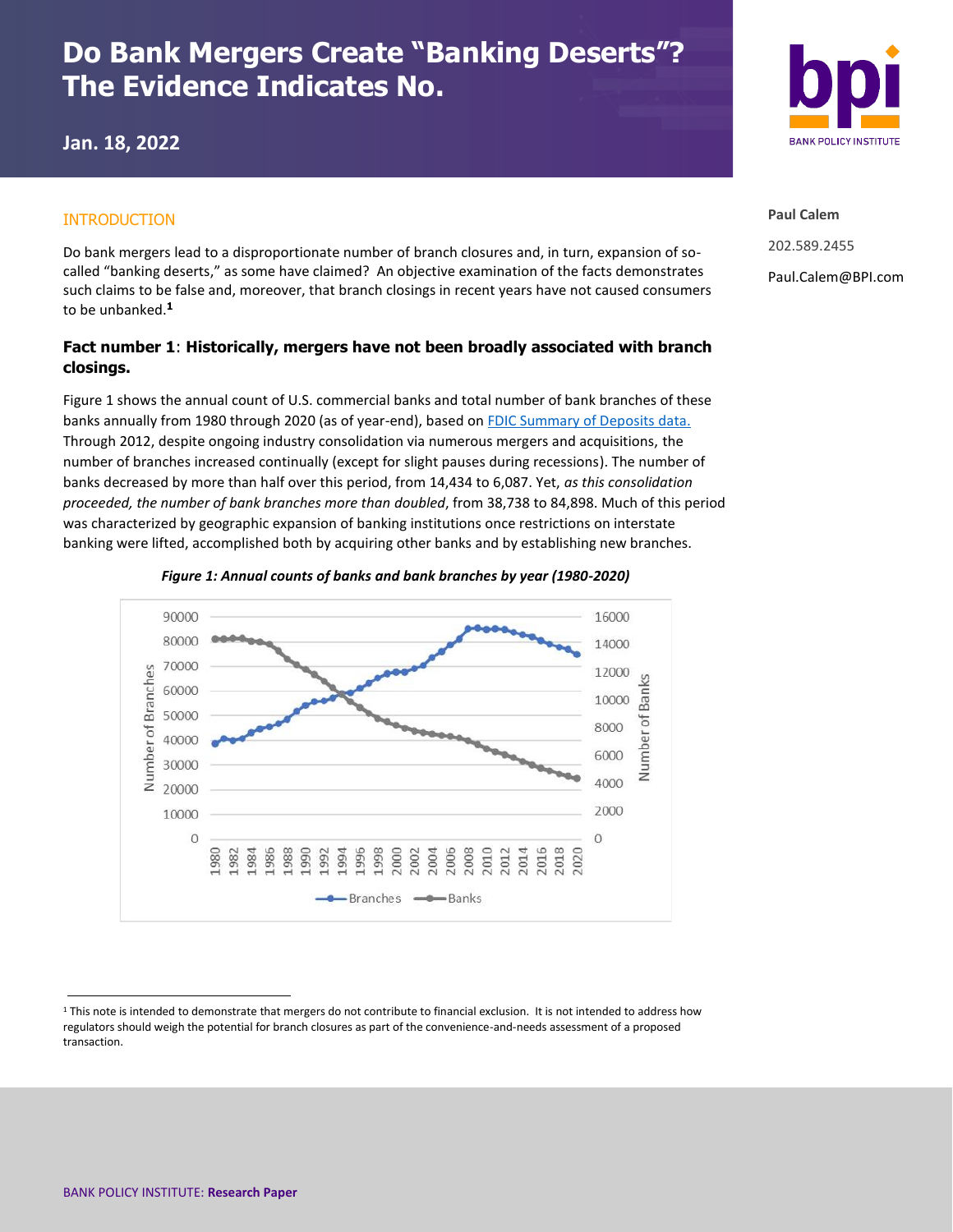#### **Fact number 2: In recent years branch closures have occurred about as frequently among banks involved in merger activity as among those that were not.<sup>2</sup>**

The number of bank branches has declined materially since 2012 both for banks that merged with or acquired other banks and for those that did not. This is best demonstrated by focusing on the 48 banks that had at least 150 branches as of June 2012, as branch closings during this period were concentrated within this cohort.

Quantifying the change in number of branches of banks in this cohort requires *merger-adjustment*, whereby a bank's 2012 branch count incorporates the 2012 branches of all institutions subsequently acquired.<sup>3</sup> Overall, based on merger-adjusted count, these banks had a net decline of 10,104 branches between June 2012 and June 2020.<sup>4</sup> Half of this net decline occurred at 17 banks that had no merger activity, and half occurred at the remaining 31 banks involved in at least one merger or acquisition.<sup>5</sup> (Merger adjustment is required because otherwise, a bank's branch count would increase following a merger, spuriously suggesting that mergers lead to branch creation.)

Figure 2 shows the percentage contribution of each of these banks to the total net decline in *merger-adjusted* branch count of all of them combined, with the institutions rank-ordered by this share.<sup>6</sup> Banks that engaged in a merger or acquisition during June 2012 through June 2020 are represented by blue bars and those that did not by orange bars.<sup>7</sup>

Clearly, banks that had no merger or acquisition were some of the largest contributors to the overall net decline (notably, three of the top five and six of the top 10 in Figure 2). Despite being fewer in number, banks not involved in mergers tended to be larger and had a similar proclivity to close branches compared to banks that engaged in merger activity.<sup>8</sup>



<sup>&</sup>lt;sup>2</sup> According to the FDIC there were 74,583 bank branches in the U.S. as of year-end 2020.

<sup>&</sup>lt;sup>3</sup> Thus, for example, if Bank A acquired Bank B in 2015, the number of branches indicated for Bank A in 2012 would count both Bank A's and Bank B's branches.

<sup>4</sup> Between June 2012 and June 2020, there was a net decline of about 9,600 bank branches; thus, the institutions excluded by this criterion had a combined net increase of about 500 branches.

<sup>5</sup> As of June 2012, the cohort without a merger or acquisition had 29,840 branches, while the cohort with at least one merger or acquisition had a merger-adjusted count of 21,260. The banks without a merger or acquisition had 24,868 branches as of June 2020, a net decline of 4,972, while the banks involved in merger activity had 16,128 as of June 2020, a net decline of 5,132.

<sup>&</sup>lt;sup>6</sup> Number of full-service branches by institution and year is obtained from the FDIC's Summary of Deposits database.  $7$  Merger transactions that occur between 2011 and 2012 are taken into consideration to allow for a lagged effect on decisions to close

branches. A merger between affiliated banks or an acquisition of an internet bank without retail branches is not classified as a merger or acquisition for the purpose of this analysis. Information on mergers and acquisitions is obtained from th[e FFIEC National Information Center.](https://www.ffiec.gov/NPW)

<sup>&</sup>lt;sup>8</sup> The banks that did not participate in a merger or acquisition averaged about 1,400 branches per institution as of June 2012, while those that subsequently acquired at least one other institution averaged 470 branches per institution as of June 2012. Percentage decline in branch count varies widely across individual banks in each cohort. Statistical testing indicates no statistically significant difference between the two cohorts in either mean or median percentage decline.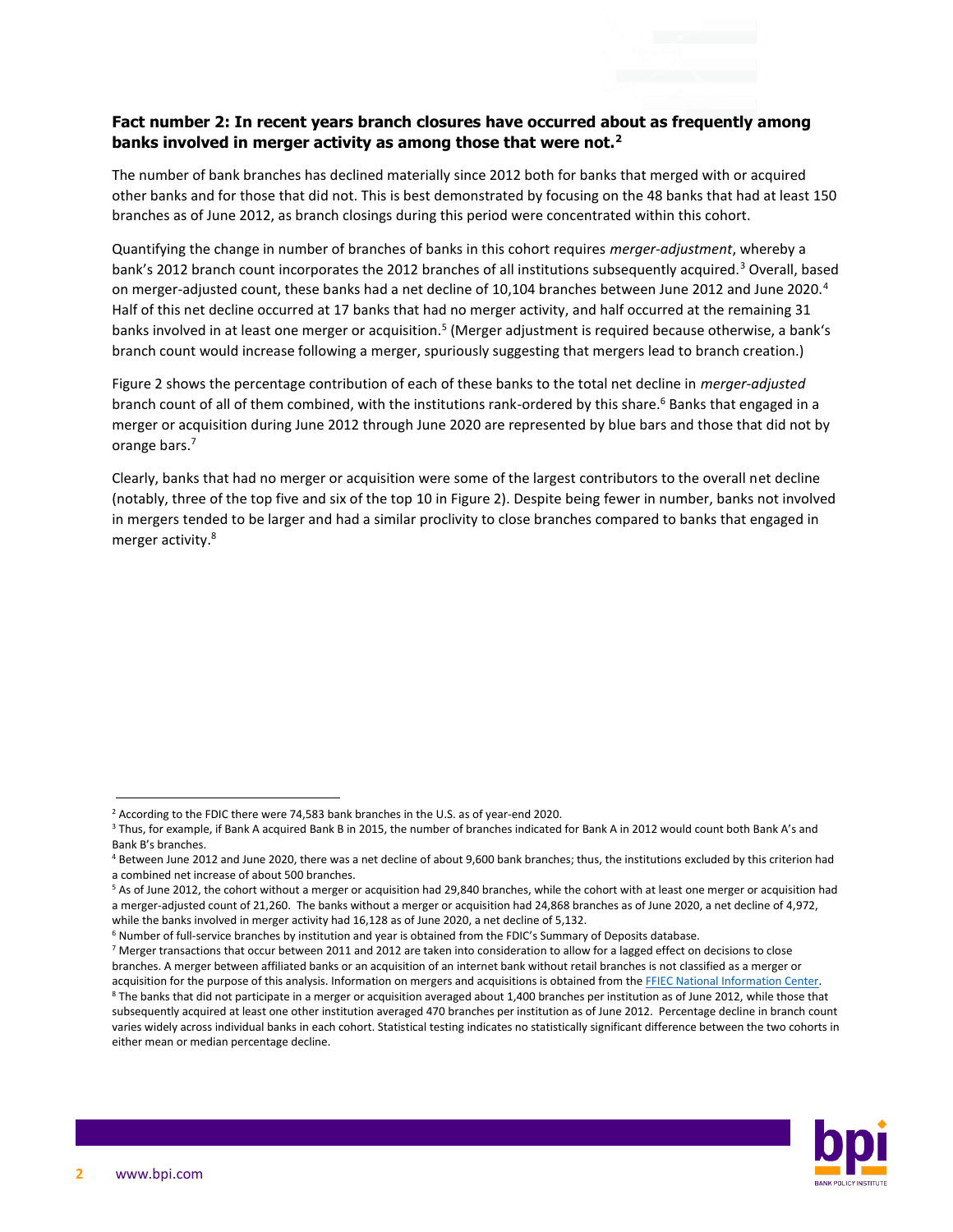

*Figure 2: Individual, percentage contributions of the 48 banks to the combined net loss of branches*

A bank's decision to close a branch, whether in the context of a merger or not, is based on an assessment of cost versus benefit. A bank will weigh the expense of operating the branch against the long-run value, broadly assessed, of retaining the branch. Branches can have value for growing or preserving an institution's market share, maintaining customer satisfaction, and meeting community and regulatory expectations around CRA compliance.

Often, banks close branches that have become underutilized. Thus, as detailed below, branch closures often are due to increased customer reliance on digital banking or to migration out of the neighborhoods or communities those branches served.

Specifically in the case of a merger, the acquirer seeks to realize efficiencies from the transaction, and sometimes this motivates branches being closed. Often in such instances, the closed branches became redundant due to overlapping service areas of the combining institutions.

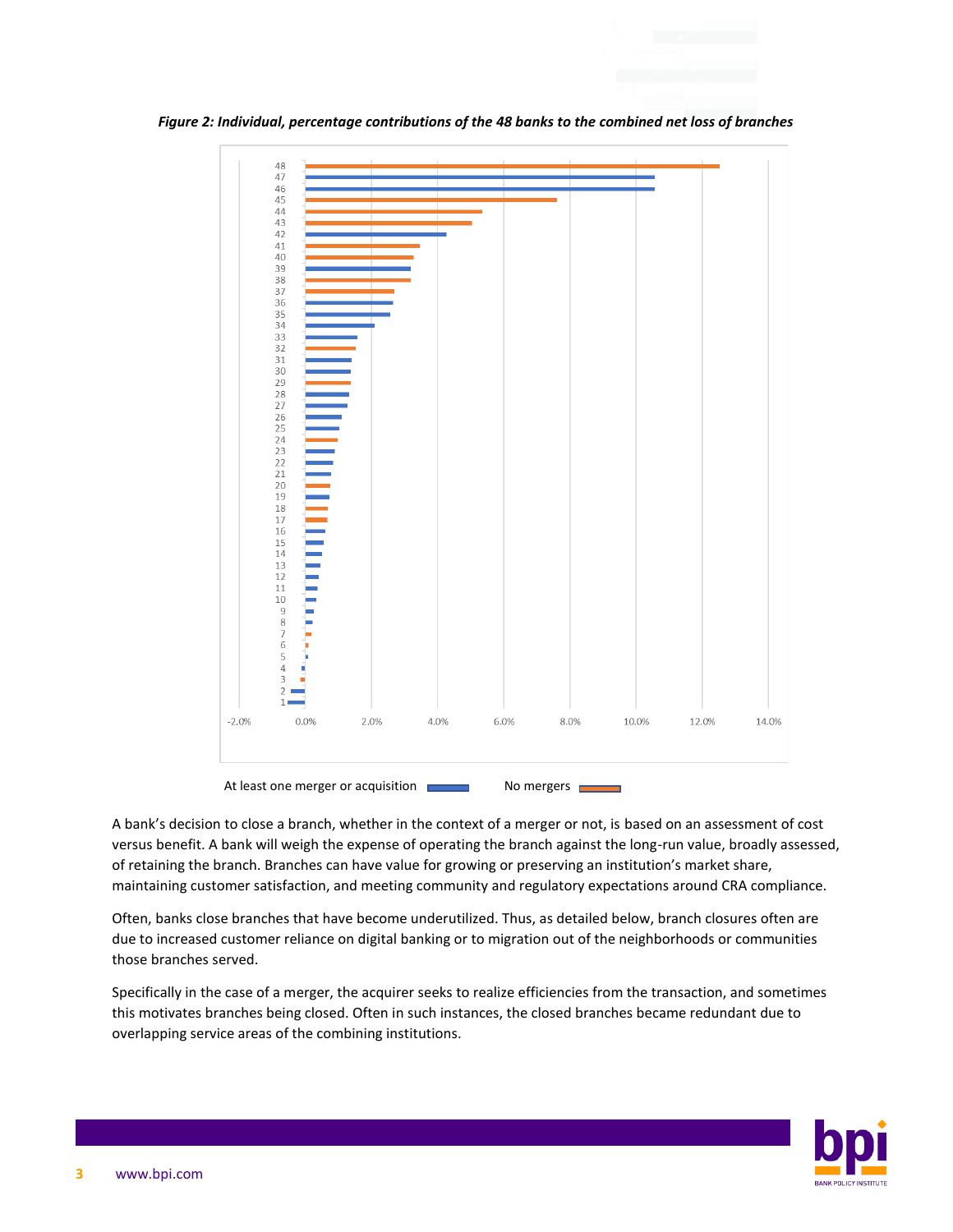In sum, decisions to close branches are not arbitrary, nor are they an automatic consequence of mergers. Many factors cause banks to close branches, including efficiency considerations tied to mergers, but the ongoing, national downward trend in number of bank branches is not driven by mergers.

#### **Fact number 3: Branch closings since 2012 likely reflect the growth of digital banking, which has reduced the demand for brick-and-mortar branches.**

Survey evidence suggests that consumers affected by branch closings in recent years have had access to convenient alternatives, such as other nearby branches or online banking. According to the 2019 FDIC [Survey of](https://www.economicinclusion.gov/surveys/)  [Household Use of Financial Services,](https://www.economicinclusion.gov/surveys/) just 2.2 percent of unbanked households in 2019 cited inconvenient bank locations as their main reason for being unbanked.<sup>9</sup>

Based on the FDIC survey data, among households with a bank account, use of online or mobile banking services increased substantially between 2013 and 2019, as shown in Figure 3.<sup>10</sup> The share of households that use online or mobile banking as the "most common way" of accessing their account increased from 35.9 to 54.9 percent for urban households and from 26.1 to 40.4 percent for rural households.

Such evidence underscores the role of online banking in reducing consumer dependence on bank branches. Thus, branch closures in recent years can be seen as a natural accompaniment to growth of online banking.

#### *Figure 3: Households that Use Mobile or Online Banking as their Most Common Way to Access their Accounts – 2013 versus 2019*



9 This survey response is consistent with analysis i[n Dante and Makridis \(2021\),](https://papers.ssrn.com/sol3/papers.cfm?abstract_id=3822561) which demonstrates greater use of mobile banking in areas with fewer bank branches.



<sup>&</sup>lt;sup>10</sup> Similarly[, Merry \(2018\)](https://www.federalreserve.gov/econres/notes/feds-notes/mobile-banking-a-closer-look-at-survey-measures-20180327.htm) documents growth in mobile banking during 2011 through 2017.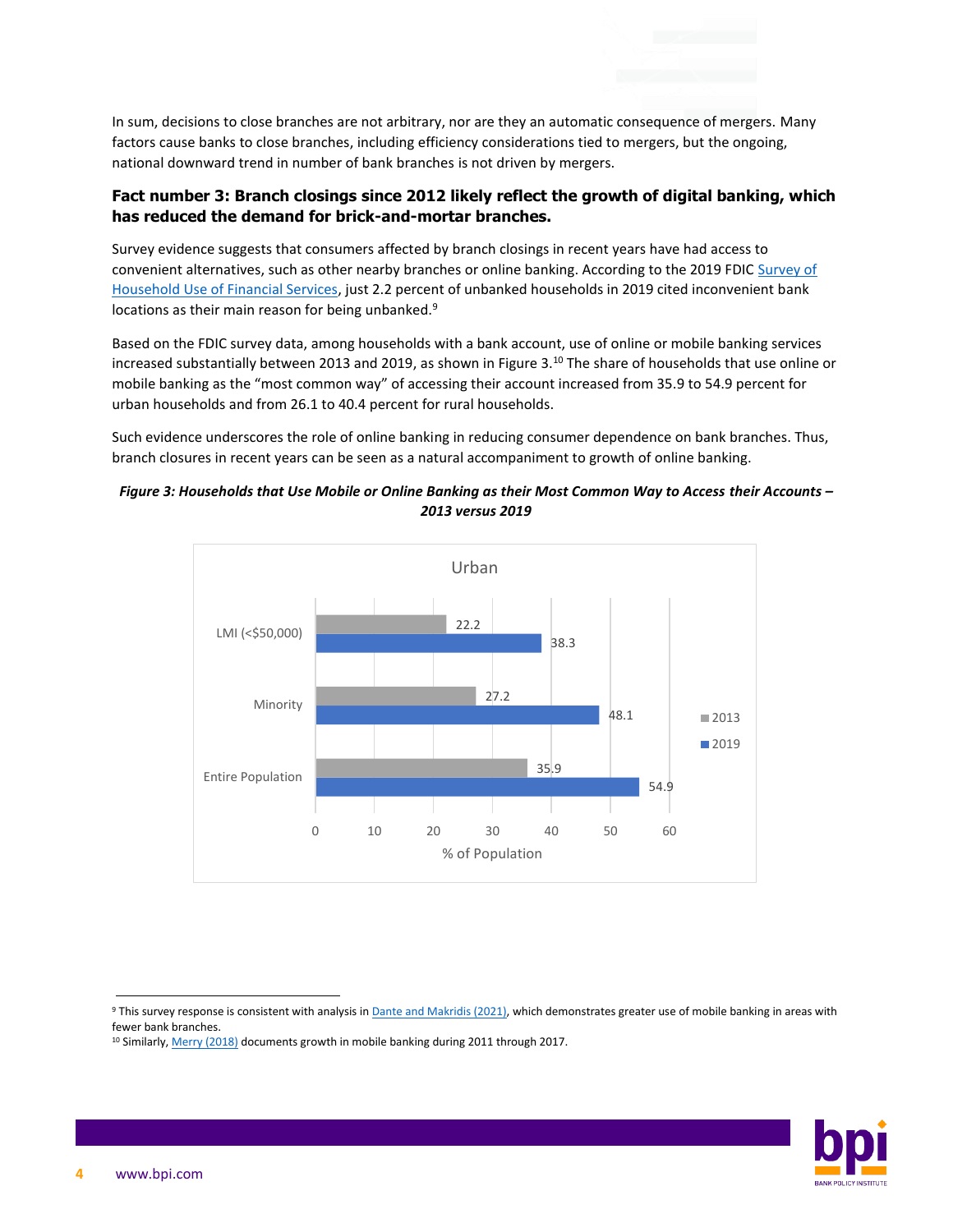

Increased adoption of smartphones likely contributed to the increased use of mobile banking. As shown in Figure 4, the share of households with access to a smartphone increased by 28.5 percentage points in urban areas and 33.6 percentage points in rural areas between 2013 and 2019. Increased adoption by lower-income households and minority households was comparable to that of the overall population.



*Figure 4: Households with Smartphones – 2013 versus 2019*

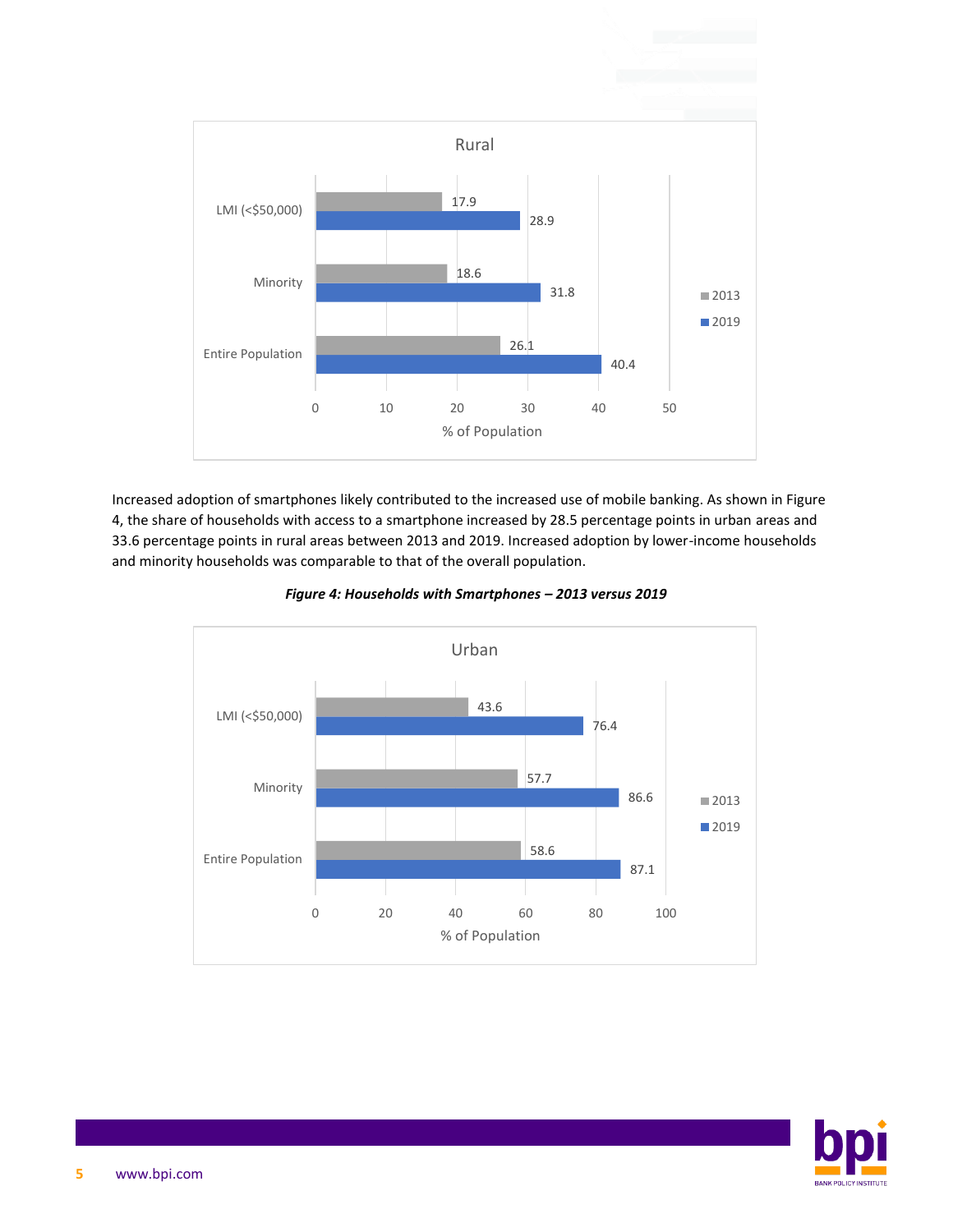

### **Fact number 4: Banks' decisions to close branches also are influenced by local population gain or loss, which affects branch utilization.**

Table 1 shows the percentage change in the number of branches in relation to the change in population growth rate, broken out in quintiles from the lowest population growth (actually, a loss) to the highest. The chart also shows the result for both urban and rural counties.<sup>11</sup> Each rural and urban quintile exhibits a net decline in number of bank branches, reflecting the closings that have occurred since 2012, both among banks that merged with or acquired other banks and those that have not.

Consistent with the notion that utilization of bank branches is driven by population changes, the table generally shows larger percentage declines in the number of branches for areas with population decline or smaller population growth rates. For instance, the bottom quintile of urban counties (population decline of 1.93 percent or more) as a group lost 16 percent of their branches, while the top (growth rate of 7.54 percent or more) lost 7.9 percent.

The one exception to this inverse relationship is the bottom quintile of rural counties. Despite significant loss of population in these areas, they experienced relatively modest declines in the number of bank branches, perhaps reflecting greater reliance on the services provided in brick-and-mortar branches, less adoption of mobile banking or reduced internet availability in these more isolated locations.

<sup>11</sup> U.S. Department of Agriculture Economic Research Service rural and urban county classifications are applied here; county population data are from the American Community Survey.

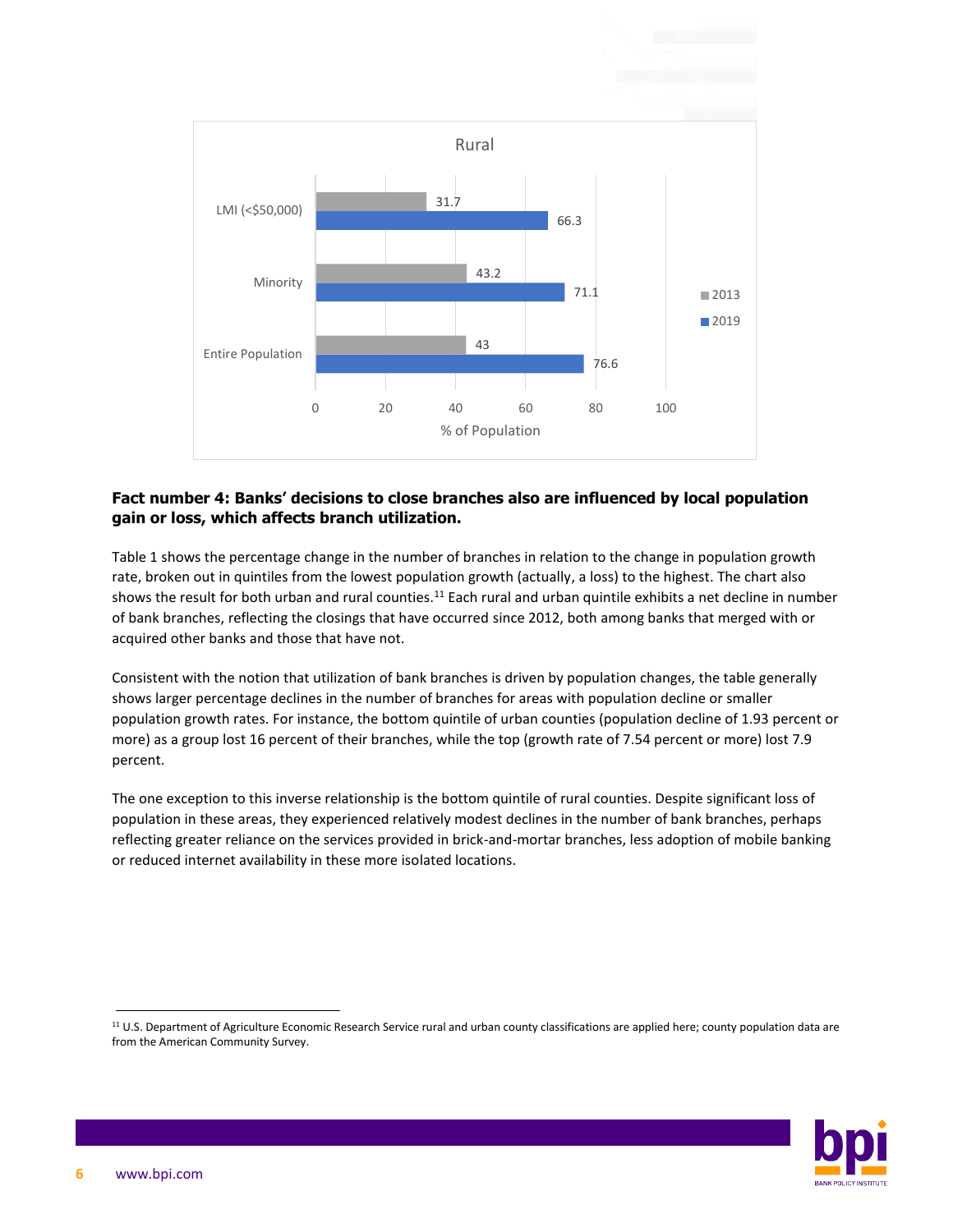| % Change in Population<br><b>between 2013 and 2020</b> |              |         | <b>Number of Full-Service Branches</b> |        |          |  |  |  |
|--------------------------------------------------------|--------------|---------|----------------------------------------|--------|----------|--|--|--|
| <b>Urban Counties</b>                                  |              |         |                                        |        |          |  |  |  |
| <b>Quintile</b>                                        | <b>Range</b> |         | 2013                                   | 2020   | % Change |  |  |  |
| 1                                                      | $-21.55$     | $-1.93$ | 4,692                                  | 3,940  | $-16.0%$ |  |  |  |
| $\overline{2}$                                         | $-1.91$      | 0.66    | 11,716                                 | 10,142 | $-13.4%$ |  |  |  |
| 3                                                      | 0.67         | 3.38    | 16,857                                 | 14,963 | $-11.2%$ |  |  |  |
| 4                                                      | 3.38         | 7.53    | 16,473                                 | 14,998 | $-9.0%$  |  |  |  |
| 5                                                      | 7.54         | 30.45   | 19,727                                 | 18,166 | $-7.9%$  |  |  |  |
| <b>Rural Counties</b>                                  |              |         |                                        |        |          |  |  |  |
| <b>Quintile</b>                                        | Range        |         | 2013                                   | 2020   | % Change |  |  |  |
| 1                                                      | $-35.81$     | $-4.24$ | 2,099                                  | 1,981  | $-5.6%$  |  |  |  |
| $\overline{2}$                                         | $-4.24$      | $-2.4$  | 3,231                                  | 2,924  | $-9.5%$  |  |  |  |
| 3                                                      | $-2.39$      | $-0.79$ | 3,189                                  | 2,922  | $-8.4%$  |  |  |  |
| 4                                                      | $-0.79$      | 1.55    | 3,544                                  | 3,302  | $-6.8%$  |  |  |  |
| 5                                                      | 1.58         | 80.75   | 3,636                                  | 3,451  | $-5.1%$  |  |  |  |

*Table 1: Percentage Decline in Number of Branches by Quintile of County Population Change*

### **Fact number 5: Banking industry consolidation since 2012 on average has not harmed, and arguably may have enhanced, consumers' access to bank branches.**

A recent report from the Federal Reserve Bank of Cleveland [\(Fee and Kiersten-Nyman 2021\)](https://www.clevelandfed.org/en/newsroom-and-events/publications/community-development-briefs/db-20211006-has-bank-consolidation-changed-peoples-access.aspx) documents little change in bank branch accessibility over the past two decades. The report assesses accessibility on three dimensions: number of branches per banking institution, number of branches per 10,000 people, and average distance to the nearest branch as measured from Census tract centroid locations. Table 2 applies the latter two calculations to the FDIC's 2013 and 2020 Summary of Deposits data, , again distinguishing between rural and urban counties.

Between June 2013 and June 2020, the number of banking institutions declined by 24.4 percent while the total number of branches decreased by 9.8 percent. As a result, the number of branches per institution increased: from 16 full-service branches per institution in 2013 to 19 in 2020.

Within urban areas, the average distance of a household to the nearest bank branch held stable at 1.5 miles, identical to what it was in 2000. Within rural areas, the average distance to the nearest branch *decreased* from 4.4 to 4.3 miles, consistent with the findings from the Federal Reserve Bank of Cleveland study.<sup>12</sup> As that study



 $12$  Again, U.S. Department of Agriculture Economic Research Service rural and urban county classifications are applied.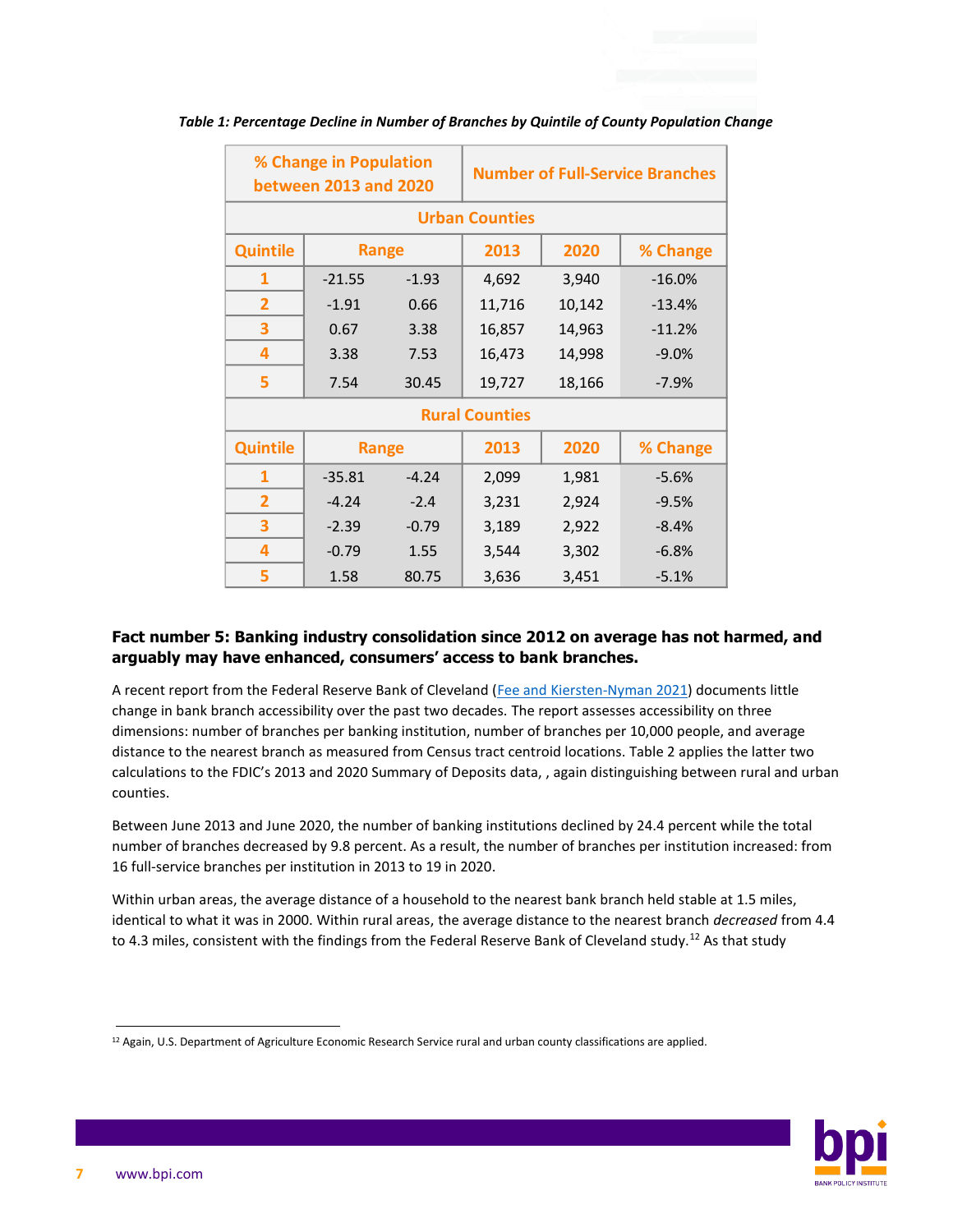concludes, consolidation "provides consumers access to larger networks of branches and has caused no significant change in a customer's physical proximity to branches on average."<sup>13</sup>

| Year          |              | <b>Branches Per 10,000 People</b> | <b>Average Distance to Nearest Branch</b> |              |
|---------------|--------------|-----------------------------------|-------------------------------------------|--------------|
|               | <b>Urban</b> | <b>Rural</b>                      | <b>Urban</b>                              | <b>Rural</b> |
| <b>Jun-20</b> | 2.2          | 3.2                               | 1.5                                       | 4.4          |
| $Jun-13$      | 2.5          | 3.4                               |                                           | 4.5          |

#### *Table 2: Branch Accessibility – 2013 versus 2020*

#### **Fact number 6: "Banking deserts" (which may arise from branch closures) are not associated with a significant increase in the unbanked share of the population.**

Between June 2013 and June 2020, the share of the U.S. population that resides in a "banking desert" – a location characterized by the absence of conveniently located bank branches (see the Appendix for a formal definition) – rose from 5.6 to 6.3 percent, reflecting the decline in the number of bank branches.<sup>14</sup> As noted above, branch closures are equally likely at banks that had been involved in mergers and ones that had not.

In any event, evidence suggests that the growth of banking deserts has not harmed financial inclusion. As noted previously, just 2.2 percent of unbanked households in 2019 cited inconvenient bank locations as their main reason for being unbanked. In addition[, analysis](https://libertystreeteconomics.newyorkfed.org/2018/01/the-banking-desert-mirage/#interactive-chart) from the Federal Reserve Bank of New York (based on data from the 2015 FDIC Survey of Household Use of Financial Services) indicates that across states, the share of the population that is unbanked is not positively correlated with the share residing in banking deserts.

In fact, even as the share of the U.S. population that resides in a banking "desert" increased slightly, the share of households that are unbanked in fact decreased. As shown in Figure 5 (based on data from the 2013 and, respectively, 2019 FDIC Survey of Household Use of Financial Services), financial inclusion improved in both urban and rural areas, for lower-income and minority as well as other households, between 2013 and 2019. The percent of the population that is unbanked declined from 7.7 to 5.3 percent i[n Core Based Statistical Areas](https://www.census.gov/programs-surveys/metro-micro/about.html) (CBSAs) and from 6.9 to 5.9 percent outside of CBSAs. The gains have been especially pronounced among minority households.<sup>15</sup>

Moreover, contrary to the view that branch closures in recent years have harmed financial inclusion, areas where branching "deserts" have experienced a relatively large improvement in financial inclusion (reduction in the percentage of the population that was unbanked). This is evident from a comparison of financial inclusion rates



<sup>&</sup>lt;sup>13</sup> Relatedly, a recen[t Federal Reserve analysis](https://www.federalreserve.gov/econres/notes/feds-notes/bank-branches-and-covid-19-where-are-banks-closing-branches-during-the-pandemic-20211217.htm) of branch closings during the COVID-19 crisis finds that these were concentrated in metropolitan areas, with little difference between low-to-moderate-income and middle-to-upper-income neighborhoods. Most of the closures were of branches located in proximity to another bank branch.

<sup>&</sup>lt;sup>14</sup> BPI staff quantified the size of banking deserts using the FDIC Summary of Deposit data merged with population data from the American Community Survey, applying the delineation of banking desert areas described in the Appendix. This analysis indicates that the percent of the population that resides in a branching desert increased from 1.5 to 1.8 percent in urban census tracts; from 9.1 to 10.7 percent in rural tracts; and from 11 to 12. 1 percent in mixed tracts.

<sup>15</sup> Among minority households, the percent of unbanked households declined by 5.6 percentage points inside of CBSAs and 3.2 percentage points outside of CBSAs. Similar patterns are observed if financial exclusion is measured as a percent of households underbanked, with a household defined as underbanked if it has utilized alternative providers of transactions services; specifically, check-cashing or money orders.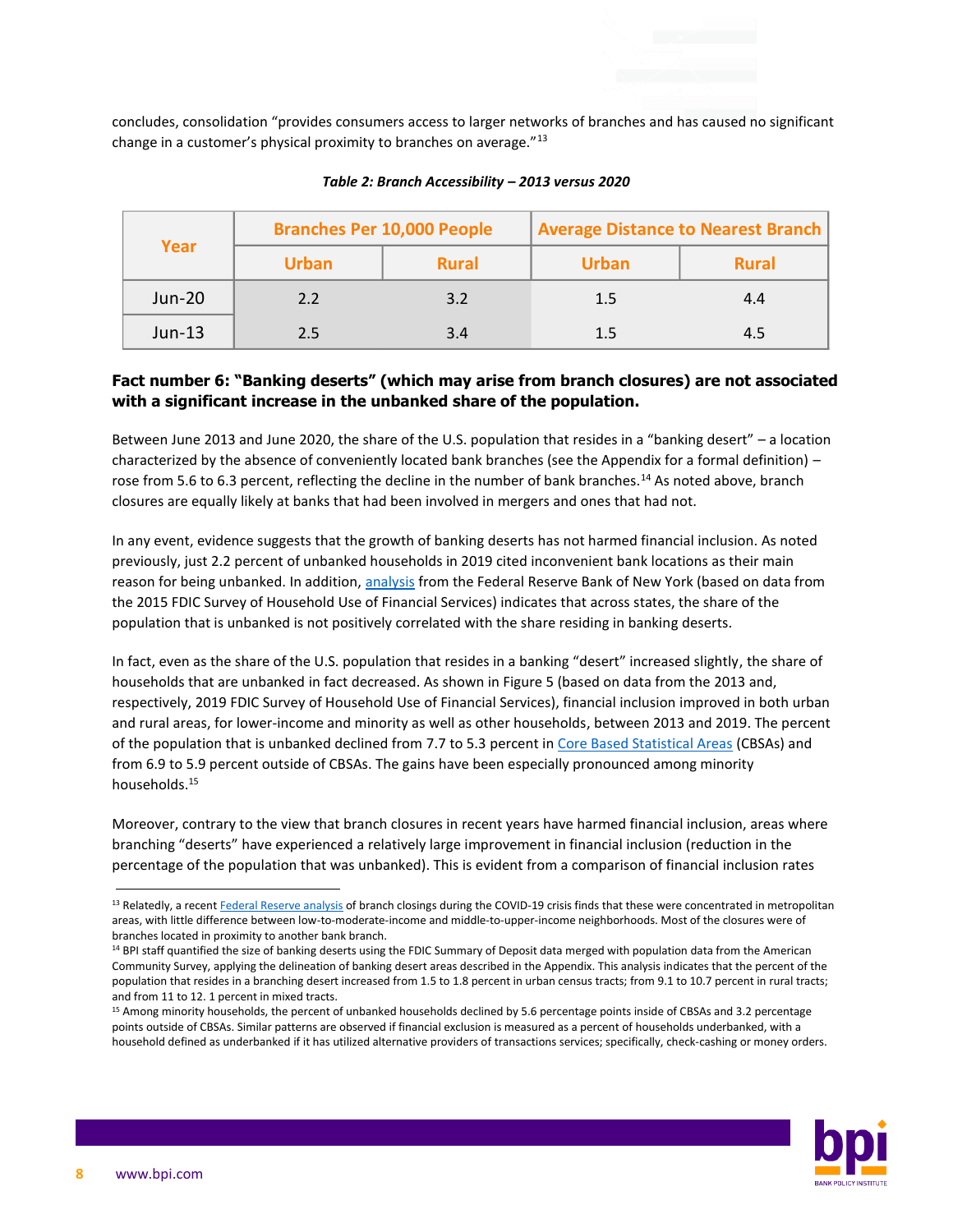across geographic units ranked by degree of banking desert expansion (change in the share of the population residing in a banking desert).



*Figure 5: Percent of the Population That Is Unbanked – 2013 versus 2019*

Figure 6 presents such a comparison, for urban areas (CBSAs) and, separately, rural (non-CBSA) portions of states as the geographic units of analysis. Financial inclusion gains, overall and for minority households, are compared between the top and bottom quintiles of banking desert expansion across these areas. For both rural and urban areas, the bottom quintiles are characterized by a decline in share of the population that resides in a banking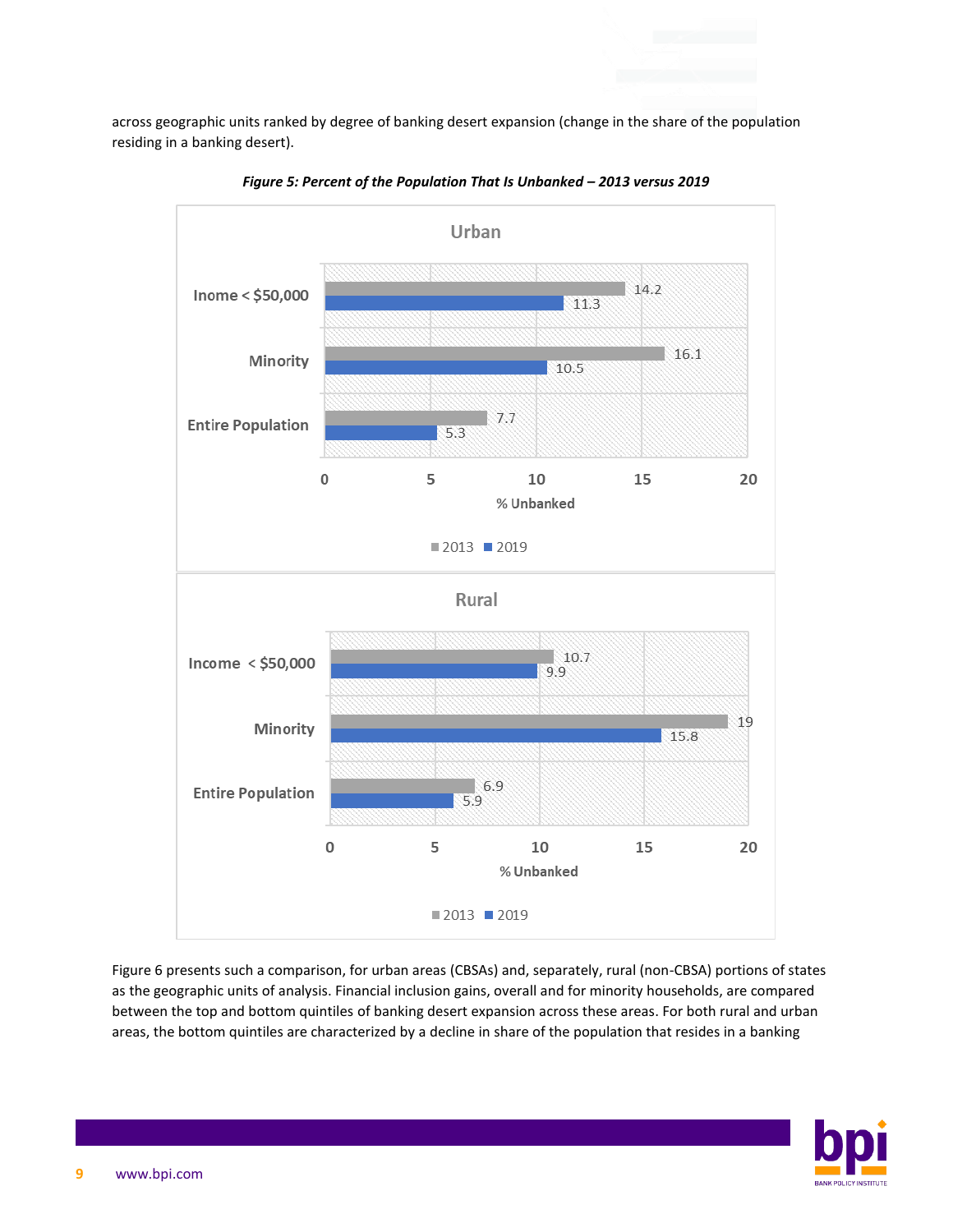desert. The top quintile of urban areas is characterized by a 1.7 percentage point or larger increase in share of the population that resides in a banking desert, while the top quintile of rural areas is characterized by an increase of 3 percentage points or more.

Notably, larger reductions in the percent unbanked – in other words, larger increases in the percent becoming "banked" -- are indicated for the top quintile of banking desert expansion, across both urban and rural areas. The largest improvement in financial inclusion is observed for the minority population in the top quintile of rural areas.<sup>16</sup> A plausible explanation for the patterns observed in Figure 6 is that expanded digital access to banking services is a primary factor underlying both branch closings and declining number of consumers that are unbanked.



*Figure 6: Financial Inclusion Gains: Bottom versus Top Quintiles of Branching Desert Expansion*



<sup>&</sup>lt;sup>16</sup> Thus, the data are inconsistent with the claim in the White House "Fact Sheet" on promoting competition in banking markets that branch closings tied to bank mergers disproportionately harm rural communities of color.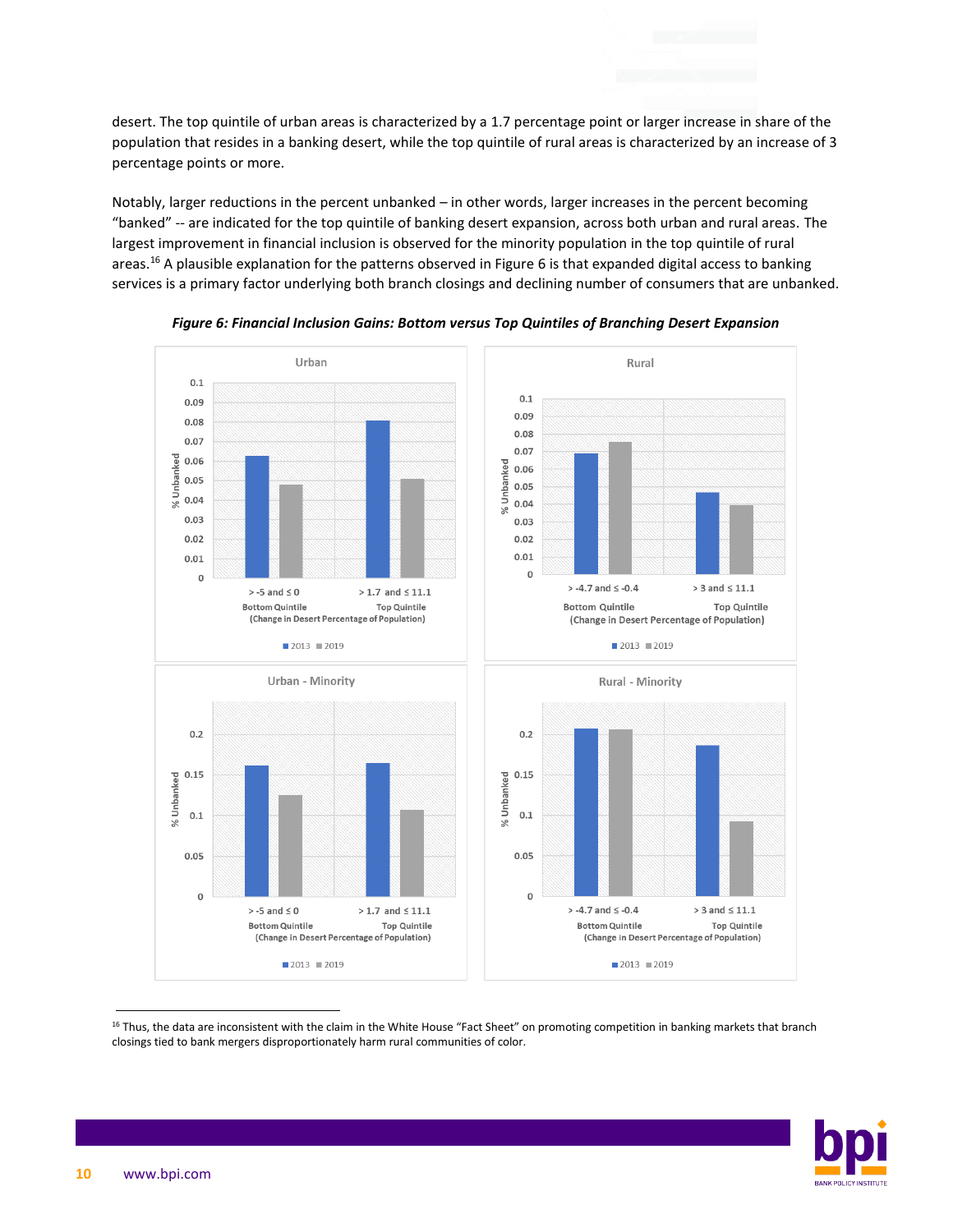#### **CONCLUSION**

Forty years of evidence demonstrates that mergers do not lead to a disproportionate number of branch closings and do not cause consumers to be unbanked. [Between 1980 and 2012,](https://banks.data.fdic.gov/explore/historical?displayFields=STNAME%2CTOTAL%2CBRANCHES%2CNew_Char&selectedEndDate=2020&selectedReport=CBS&selectedStartDate=1934&selectedStates=0&sortField=YEAR&sortOrder=desc) despite ongoing industry consolidation via numerous mergers and acquisitions, the number of bank branches in the United States more than doubled. Although the number of bank branches began declining after 2012, this industrywide trend was not fundamentally driven by merger activity.

Branch closings since 2012 reflect consumer adoption of digital banking, which has reduced the need for brick-andmortar branches. It has also been influenced by local population gain or loss, which generally affects the degree to which branches are utilized.

On average, consumers' distance to the nearest bank branch has been unaffected by these branch closings. Perhaps most importantly, branch closings and the increase of "banking deserts" do not appear to materially affect the unbanked share of the population.

Thus, there is no evidence to support an assertion that bank mergers cause consumers to be unbanked.